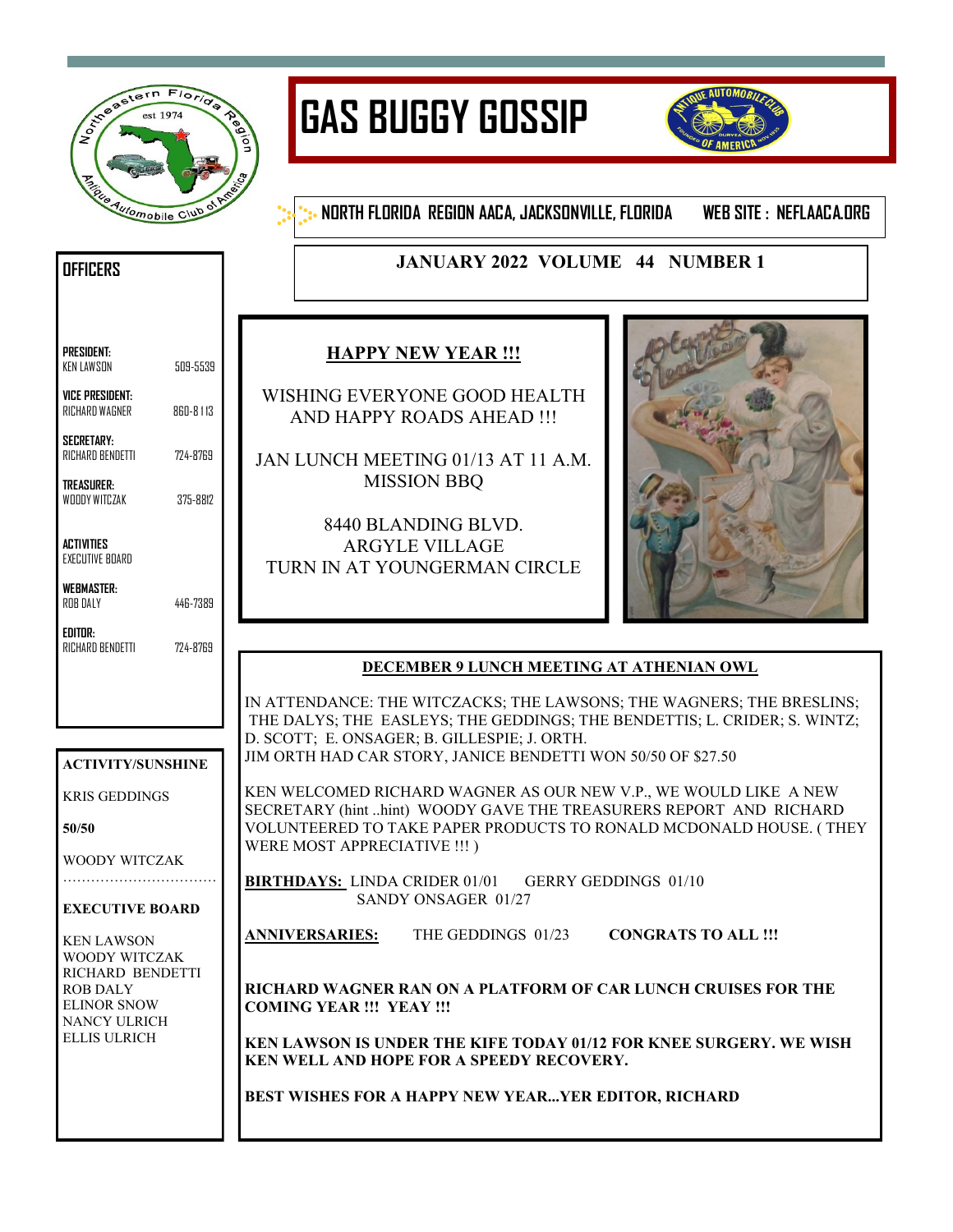## **FIRST COAST CAR COUNCIL NEWSLETTER JAN. 2022**

**CRUISE-INS:** Cruise-in times are 5:00 p.m. to 8:00 p.m. BRING BACK YOUR CLUB BANNERS AT THE CRUISE -INS! THIS IS A WAY FOR YOU TO GENERATE CLUB MEMBERSHIP. We would like to have more cruise-in sponsors, if you know of a business that would like to sponsor one of our cruise-ins please let one of the officers know.

Also, if you or your club would like to volunteer to sell 50/50 tickets at a cruise-in contact Larry Blackburn (DJ) at the cruise-in. THANKS!

**1st Saturday** – First Coast Car Council sponsor's The Beaver Street Farmers Market from 10 until 1.

2<sup>nd</sup> Saturday – SUSPENDED THROUGH THE END OF THE YEAR. First Coast Car Council is hosting a cruisein at the Medical & Merchants Center of Mandarin, 11701 San Jose Blvd. North on SR 13

2<sub>nd</sub> Saturday – Jax Car Culture is hosting Caffeine and Octane, from 8:00-10:00 am at the Avenues Mall the FCCC featured club for December is the Southern Stars Mercedes Club.

**3rd Saturday** – The Amelia Cruisers are hosting a third Saturday cruise-in at the Cold Stone Creamery, 808 Sadler Road, Fernandina Beach, FL 32034

**Saturday** – Sunshine State Chevelle is hosting a third Saturday cruise-in at PDQ, 194 SR 13 (San Jose), St. Johns, FL 32259.

**Saturday** – Cruise-in at Classic Car Museum in St. Augustine, October 16, 2021 (5pm -7pm), 4730 Dixie Hwy South, St Augustine FL 32086

**3rd Sunday**– Cars and Coffee Fleming Island, headed up by high school seniors who are into cars! 8-11 A.M at new vision theaters in Fleming Island

**4th Saturday –** Main Street Cruise-in,

4th **Saturday –** Classic Car Museum of St. Augustine – Classic Cars and Coffee every fourth Saturday from 8-10 am. Oct 23, the Classic Cars and Coffee will be held at Bozard Lincoln of St. Augustine.

#### **UPCOMING CLUB MEMBER EVENTS –**

**PLEASE SUPPORT OUR MEMBER EVENTS – GET YOUR CLUB SHOW DATES ON THE CALENDAR TO HELP AVOID CONFLICTS (even if you don't have a flyer yet, but have a date, let us put the date on the calendar:** 

#### **CHECK OUR WEBSITE FOR FLYERS**

**2022 Events:** 

**February 5, 2022** – The Frank H. Peterson Car Show from 10-2 (flyer attached). Rain or shine.

**March 19, 2022** – Jacksonville Mustang Club Show at Duval Ford on Cassat Avenue.

**March 25-27, 2022 –** the Military Vehicle Club Show at Reynolds Industrial Park. More info to follow

**April 16, 2022** – the First Coast Car Council Spring Show at the Trout Creek Memorial Park and Marina. More info to follow

**October 1, 2022** – the First Coast Car Council Spring Show at the Trout Creek Memorial Park and Marina. More info to follow…

#### **CAFFEINE AND OCTANE 2022:**

**This is an awesome opportunity for your club to show off their vehicles and possibly generate some new members for your club. They ask that the featured Club come by Friday night about 8:00 to help set up for Saturday morning – it only takes about an hour.** 

**Our hope is that this event will generate more clubs to participate and also join the Council. There are a lot of clubs out there who could benefit from membership in the Council and getting the exposure for your events.**